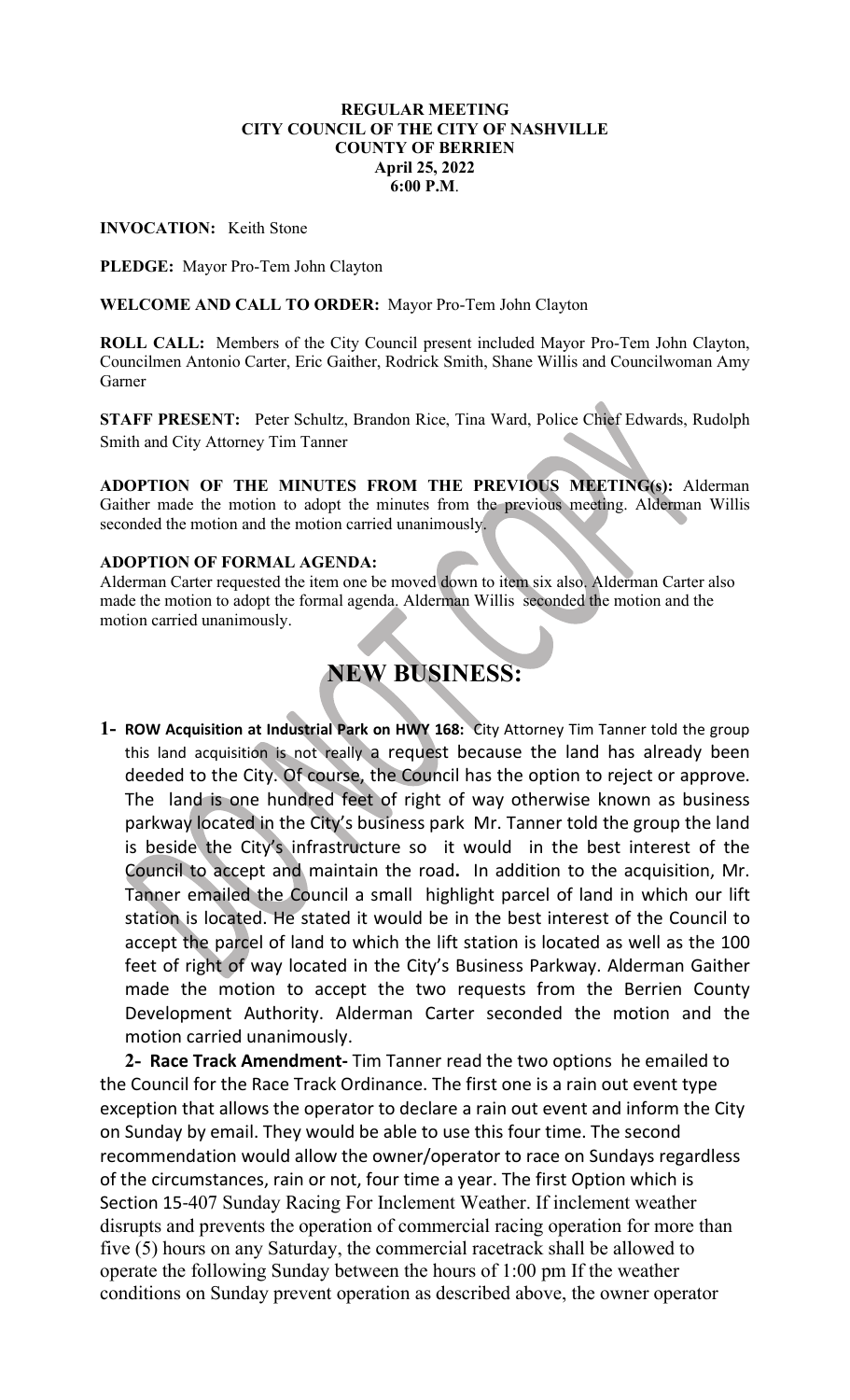shall inform the City Manager and Police Chief in writing via email on the Saturday. A commercial racing facility shall only be allowed to invoke this privilege four (4) times per calendar year. The Police Chief, or his designee, shall log the invoking of this section by owner and operator.

The second Section 15-407 Sunday Special Events Excepted. It shall not be a violation of the ordinance if the owner or operator of a commercial racetrack applies for and is granted a Sunday Special Event permit by the office of City Manager. Sunday Special Event permits shall only be available for Sundays. The permit shall allow the owner or operator to have racing activities on Sunday between the hours of 1:00 pm to 5:00 pm. Any individual or entity seeking a Sunday Event permit shall apply for same, at minimum, two weeks prior to the date sought. In addition, if the inclement weather prevents or will prevent the operation of the commercial racing facility on any Saturday, the owner or operator may seek a permit under this section by informing the City Manager and Police Chief in writing. The two-week advance notice requirements do not apply to permits requested for inclement weather. Regardless of the reason, no more than four(4) Sunday Special Event permits can be granted to the same commercial racetrack in any calendar year. Alderman Cater stated he was fine with either one of the Sections but the time needs to be changed from 1pm to 8pm instead of 1pm to 5:30pm. Alderman Willis stated he spoke with the current operator and she requested the time change to 8 pm as well. Alderman Gaither concurred. Mayor Pro-Tem Clayton asked the Mrs. Newbern which of the two she would be comfortable with . She stated she did not understand the (5) hour delay. Mr. Tanner said the second option does not have the (5) hour delay in it because there is so much confusion as to what would make it  $(5)$  hour rain delay. The second option is a much better option because that wording is not in it. Ms. Newburn also inquired as to why the Ordinance has a limit as to how many events on Sunday, they can have at the Race Track. Mr. Tanner told the group that the original Ordinance will give the operator a Special Event when they apply for it. I will not put any limits on how long they can race at night. The first Ordinance also did not provide any racing on Sunday at all. After some discussion Mr. Tanner elaborated and told the group the new Ordinance will provide for Special Event racing in which the operator can stay open until 1:00 am if the operator applies for it. This Ordinance will also allow Sunday racing only if the operator applies for it in which the racing will only begin at 1:00 pm until 5:30pm. After some more discussion Mr. Tillman told the group that the second option will be the best choice and the number of events can be increased or decreased and they can use them for rain outs or a special event. Alderman Carter told the group that this entire decision to update the Ordinance was because of the noise. Alderman Smith told the group that the second option is the better option however, take out rain out days and allow the track to be open until 1 pm Friday and Saturday for (4) four events and the amount of special event days needs to be increased to eight (8) days at the operator's discretion. Mr. Tanner told the group he would have the finished Ordinance at the next Council meeting.

3- Water Tower Maintenance Contract- Peter Shultz told the Council the packet before you is from Mr. Brad McConnell with American Tank Maintenance in reference to our water towers in town. They have inspected the tanks inside and out a couple of weeks ago. They recommended a ten-year maintenance plan. According to the handout they will clean the interior and exterior do any repairs needed. The first year of the contract we can use American Relief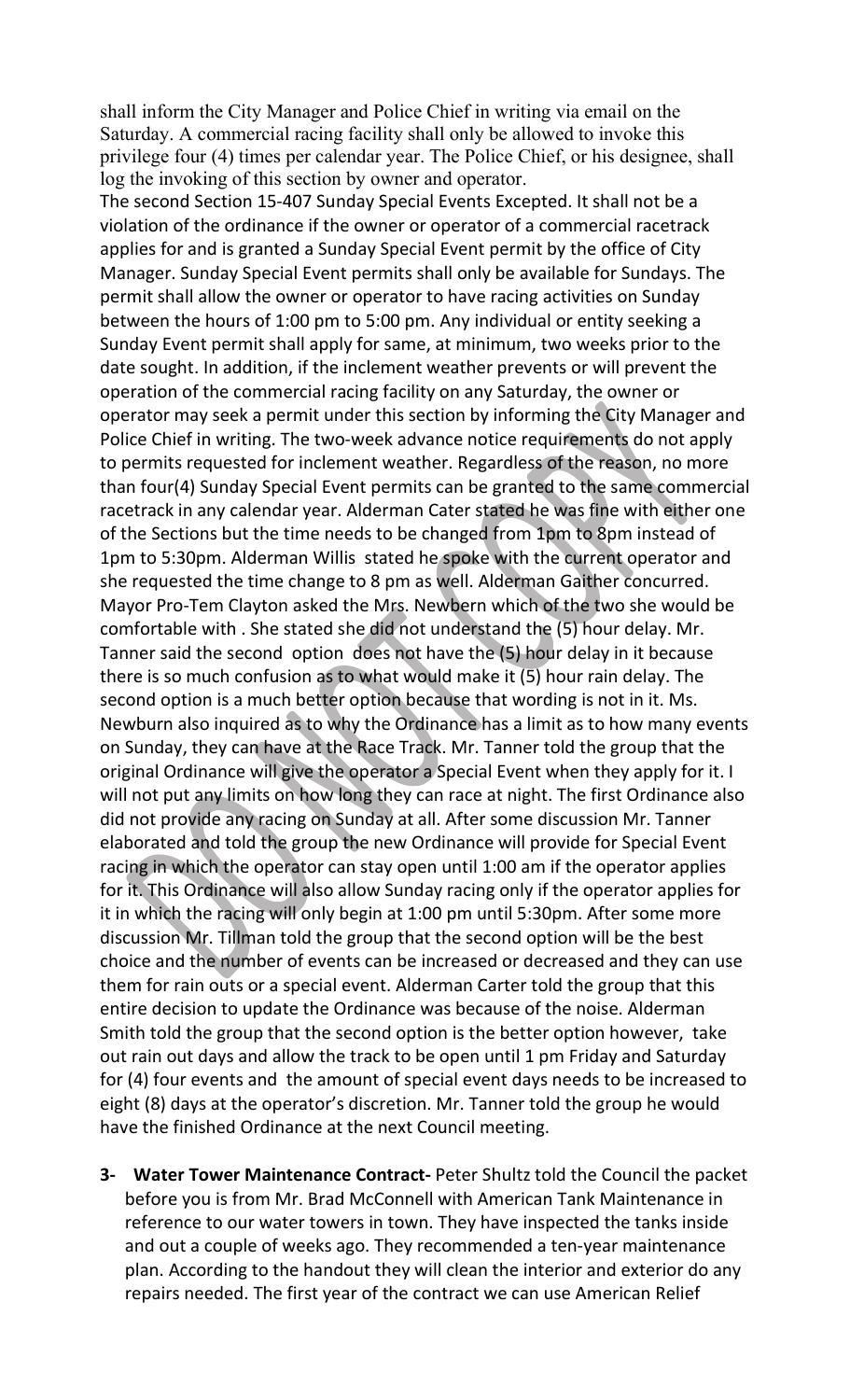Funds for the first year. The total for the maintenance for the first year on both water towers is \$311,288.00. The company will clean the tanks inside and out and get rid of any rust. They will also do any renovations needed. After the first year the maintenance and inspections for both tanks will be \$33,862.00. Me. Schultz told the group the City received one payment last year from the American Relief fund in the amount of \$905,000.00 and we will receive another on this year for the same amount and these funds need to be expended before the year 2025. Peter stated we need to start looking at different projected these funds can be used and one project is the Waste Water Treatment Plant has some repairs needed and these funds can be budgeted for that as well. Peter added this company is highly recommended by other Cities and we need to lock them in to take care of this project. Council decided to look over the proposal and vote on it at the nest meeting.

- 4- The Guardian Bank Annual Renewal- Tim Tanner told the Council that they need to take action on this item tonight. In 2016 the City of Adel secured a \$550,000.00 loan with USDA for the Gas line extension for the City of Nashville. As of today, the outstanding balance owed to The City of Adel is \$245,824.40. The security and requirement under the original (Red Leg) program with USDA the City of Nashville issued a line of credit made payable to the United States of America to secure the loan. May 1, 2022 the loan is up for renewal. The Guardian Bank who has the loan will not charge any interest except 1% of the outstanding balance which means The City of Nashville will have to pay them around \$2400.00 for the 1%. Mr. Tanner recommend the City take action on this line of credit with Guardian Bank and allow the Mayor Pro-Tem or give the authority to the City Manager to sign any and all documents to get this underway. Alderman Gaither made the motion to renew the loan for \$245,824.40 with the 1% fee with Guardian Bank authorizing the Mayor Pro-Tem or the City Manager to sign any and all documents. Alderman Carter seconded the motion and the motion carried unanimously.
- 5- CBDG Application Process 2022/2023- Rudolph Smith told the Council the email that was sent to them would explain the CDBG application for2022/2023. He recommended that the City not apply this year for several reasons one of which is the DCA did not have the audit in time. We applied last year for the same target area and did not have enough reporting documents which did not make for a strong application. Mr. Smith told the group to wait and apply for the upcoming year and we should have enough document to have a good application. Alderman Gaither made the motion to apply next year for the 2022/2023 CBDG and use the same target areas recommended by Rudolph Smith. Mr. Smith said he will get with South Georgia Regional and let them know we don't have enough to do the application this year. He added that Peter Shultz will get with an engineer to put together the application for next year. We will bring that information to you at the next Council meeting. The motion was seconded by Alderman Willis and the motion carried unanimously.
- 6- Possible Purchase of the Downtown Center- Peter Schultz told the group Dawn Morrison and Sarah Paulk asked approached his and ask if the Council would entertain the idea of selling the Downtown Center. Both of these ladies have businesses within the Downtown Center which is a part of the DDA. They would be interested in purchasing the building. After some discussion the Council decided to postpone the item until the next work session.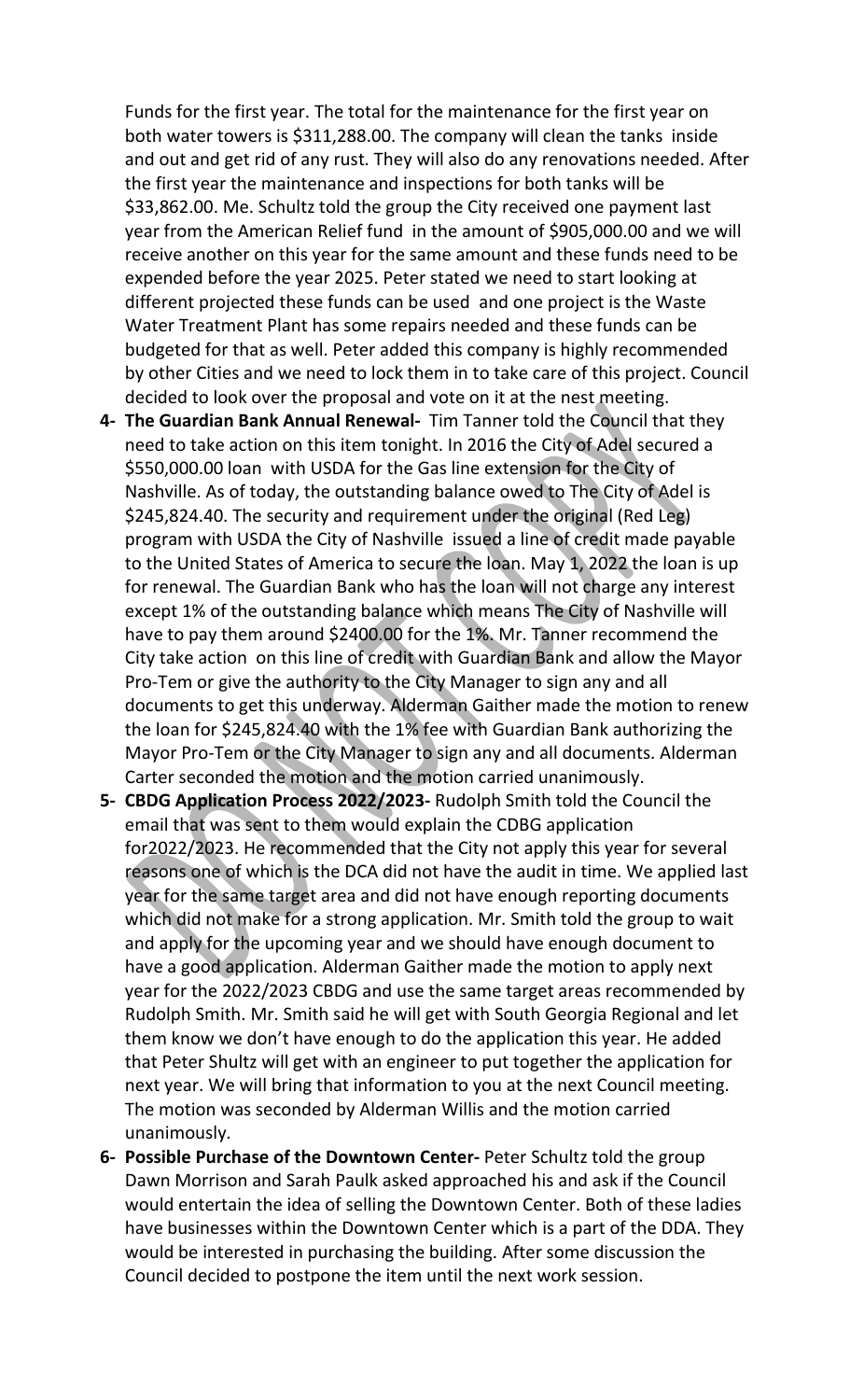## City Manager Report:

Rudolph Smith told the group he is still working on the financial report. The Council needs to think about hiring another financial person in order to keep the financials in house. Right now, the financial group hired by the City has the financials caught up to March. Rudolph told the group one of the things he is looking at is the (ARP) American Relief Plan which has \$790,000.00 in it they allocated \$905,000 and \$120,000.00 was spent last year for salary increases. We found out the money can stay in the General Fund as long as we spend it according to guidelines set for the money. Rudolph stated they are still working on getting some of the City's old bank accounts closed. The General Fund and The Gas fund is in good shape. The General Fund shows a high amount in the General fund due to the ARP being placed there. The Water fund looks good as well. Rudolph warned the department heads and the Council that the City is going into the fourth quarter of the fiscal year which does not mean the departments must spend all of their budget. Rodolph passed the financials out to the Council members and asked them to read over them and they can discuss their questions at the Budget workshop. He also he has a budget calendar set up and he will send it out so everyone has that in hand. Rudolph stated we need to have time to set up a budget hearing and the budget must be displayed for a week at the front desk.

Rudolph also spoke to the Council about a City-Wide yard sale. He agreed it is a good idea but wanted to see if a set time for the event could be set so it will be on the same date every year.

City Attorney Report: Tim Tanner told the Council the Bond was closed last week, which will save the City around \$190,000.00.

Department Head's Report: Chief Edwards told the group that the new recruit for the Police department is doing very well in the Academy. Also, the Grant was approved through the Humanin Society that we applied for several months ago. Although we don't have the disbursement date, we will receive \$20,000.00 for the Animal Control facility.

Brandon Rice announced the City's clean up week began today.

### Public Comments:

A Concerned citizen asked if the City could find out who the person is that picks up and through all the stuff people leave for the City Clean up week. She stated they would like to know who it is so that can contact the trough out the year if they have something big to throw away.

Berrien County Chamber thanked the City Employees and Council for their help is setting up the first business inside the City Business Park.

Keith Stone told the group that Connie Children's Park fountain looks really good and thanked Peter Schultz, John Reynolds and Brandon Rice for cleaning the fountain and the park. Also, the building of which Dawn Morrison is interested in, the Historic Committee has asked everyone who is interested in purchasing the building we tell them what needs to be done and the reply is the building the City owns still has board on it. So, If the City continues to own that building can they look into restoring it.

Rudolph Smith and Peter Schultz informed the group about the delay in the dumpsters for the City wide clean up. Peter sand the delay is due to several drivers are out with COVID but they should have the dumpsters over to the Police Department soon.

### Council Comments:

 Alderman Gaither questioned Peter Schultz about the GTIB and LMIG grants and what streets each on will cover. Peter said he will get that info and let him know tomorrow.

Skeeter Parker told the Council as Chairman of the Library Board they appreciate the support for the library from the City this year.

Alderman Carter wanted the Police and the Code Enforcer to take a look at a house on BeeTree The yard is very junky with trash everywhere.

Mayor Pro-Tem Clayton asked Peter Schultz to look at replacing the slide at BeeTree. He stated they had a little girl get her hair caught up in the slide where it is damaged. Peter Schultz said the slide is being replaced because he just ordered one to replace it.

### . ADJOURNMENT:

Alderman Carter made the motion to adjourn the meeting at 7:05 p.m. Alderman Willis seconded the motion and the motion carried unanimously.

April 25, 2022.